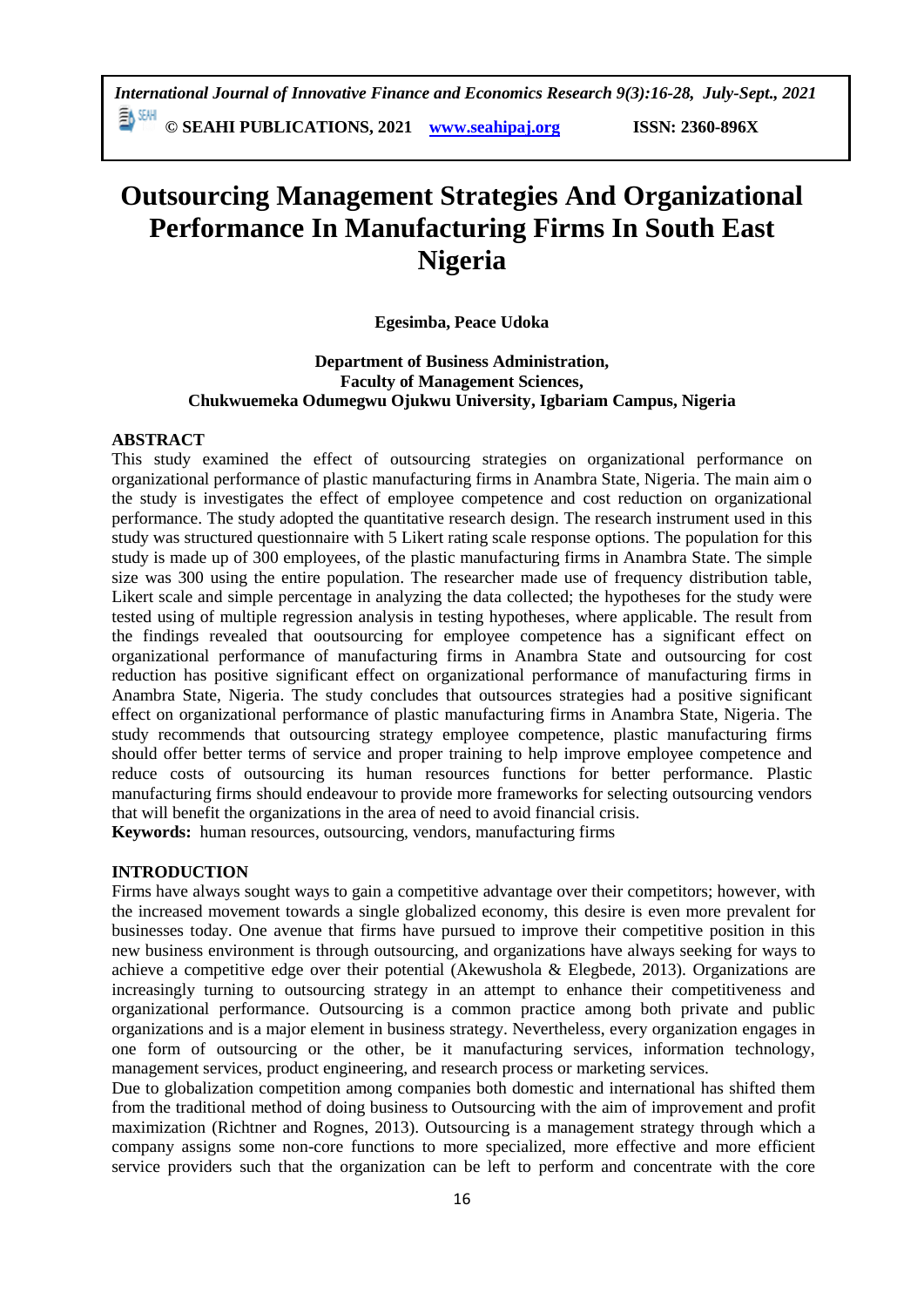business activities. Outsourcing activities have existed for centuries. The earliest outsourcing activities were found in the prehistoric Roman Empire (Kakabadse & Kakabadse, 2012) where tax collection was done through outsourcing. In the history of America, it used to outsource the production of wagon covers to Scotland, and the raw materials for production process was imported from India, (Kelly,2012). Driven by globalization pressures resulting from an urge to deal with both opportunities and threats brought about by global competition, firms from different corners of the world started looking for more affordable resources available in different offshore locations.

Outsourcing can improve organizational performance when applied as an organizational strategy. Outsourcing one's business processes can improve one's competitive edge. The reason behind this is that outsourcing reduces business costs (Bardhan, Whitaker & Mithas, 2016). Organizations may choose to outsource with certain business aims in mind. The aim might be the need to improve on financial performance. Most time, such organizations are aware that outsourcing firms my offer them an opportunity to work cheaply through efficient technology and economies of scale (Brown & Wilson, 2015). By minimizing costs, organizations can achieve their economic related goals and this enhances their organizational performance (Dess, Rasheed, McLaughlin & Priem, 2005). Consequently, the extra amount that would have been passed to the consumers in the form of higher prices for the goods and services now becomes irrelevant as consumers pay less for their commodities (Kotabe & Murray, 2010),. This allows businesses to compete favorably based on price thus giving them a competitive edge (Kotabe & Murray, 2010).

Organization performance on the order hand is the reconciliation of production input with the output (Azad, Zahir & Hossain, 2010). Organizational performance comprises the actual output or results of an organization as measured against its intended outputs (or goals and objectives). Futhermore, Azad, Zahir and Hossain (2010) stated that firm or organizational performance is the measure of the relative amount of input needed to secure a given amount of output" it is frequently expressed mathematically as the ratio of the quantity of output to the quantity of input. He expressed production input as such factors of production like "finance, raw materials, machinery and equipment, information, time or management." Outputs are the products and services. According to Richard (2009) organizational performance encompasses three specific areas of firm outcomes: financial performance (profits, return on assets, return on investment.); product market performance (sales, market share); and shareholder return (total shareholder return, economic value added.

Nevertheless the drive to satisfy customers by creating enabling environment to take market leadership as a result of competition necessitated the adoption of various outsourcing strategies, all because the organization want to keep fit and be relevant in the business environment. This study explored the effects of outsourcing management strategies on organization performance in manufacturing sector in Nigeria.

#### **Statement of the Problem**

The world-wide trend in globalization has led many organizations to outsource their non-core activities to service providers and focus on their core competence. It is being argued that due to the diverse nature of contemporary business processes in organizations, it is nearly impossible for an organization to manage all of its business processes by solely depending on its own expertise. Even if it is feasible, the organization may lose its focus and efficiency. The issue of combining many business processes that they cannot manage alone, is a great challenge in the manufacturing industry. The principal reason for outsourcing is to gain a win- win by all, according to the set down concepts. But this is not achieved with ways companies not been insensitive to the welfare of the outsourced workers, which demoralize them and affect their performances. The Aim of outsourcing is said to be achieved when there is an improvement in the employees relationship as result of shifting their responsibility to a third party (Zappala 2010). Rosheen and Hummayoun (2013) argue that human resource outsourcing will have a negative effect on the human resource because the contracting agencies are not familiar with the organizational practices and culture, and will not have the commitment and loyalty of the employees.

The problem of dissatisfaction from the customers on the business and loss incurred on rejected dishes, due to poor service delivery and uncompetitive cost is another area that needs to be addressed (Bettis, Bradley & Hamel 2013). They argue that outsourcing may reduce organizational innovation, may switch knowledge to the outside service provider, and may reduce control over organization's functions or activities. The afore-mentioned problems may either affect the growth and business outlet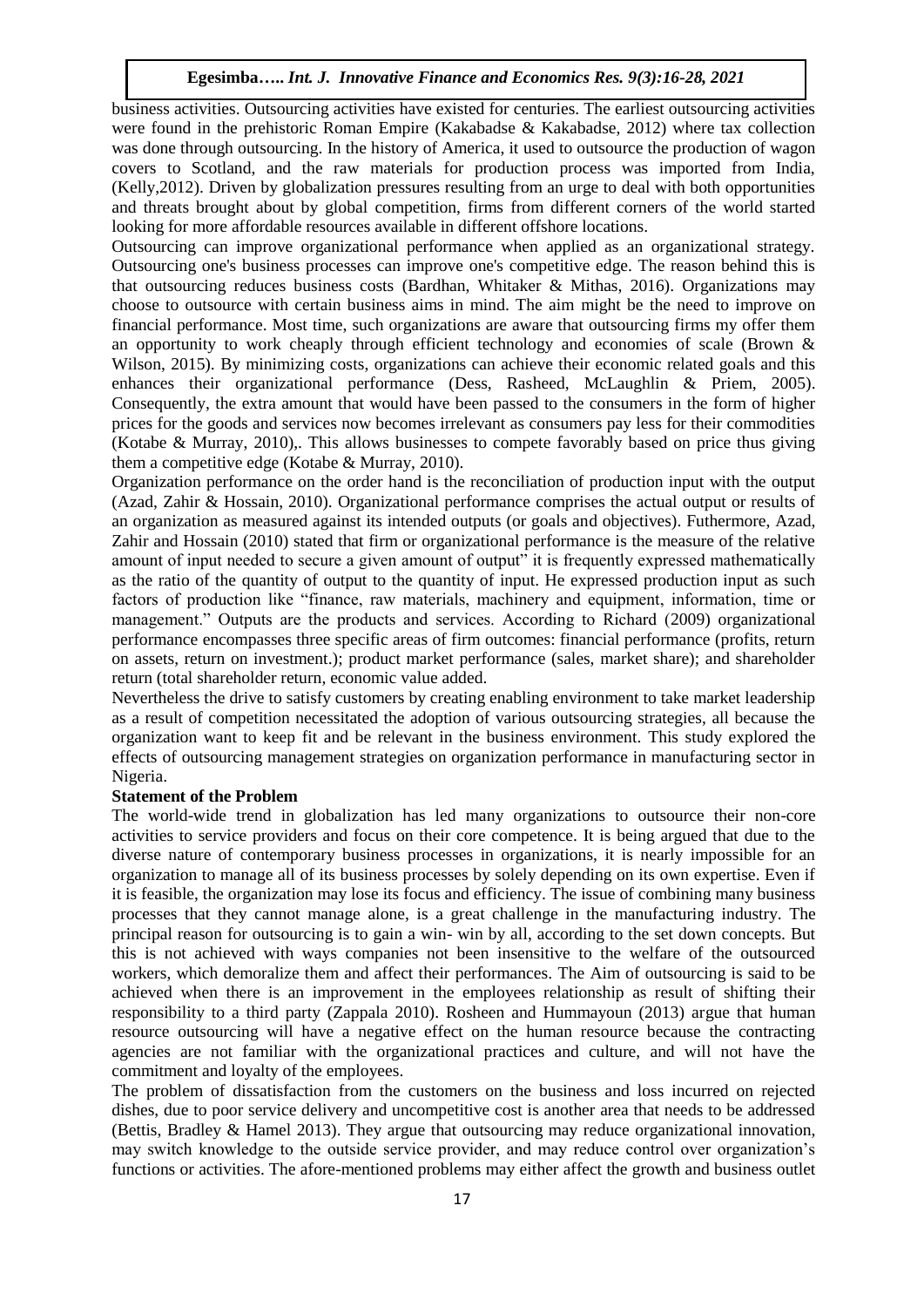expansion of the organization positively or negatively. The inability to properly coordinate and manage their business processes affects the quality of products produced or services delivery (Okeke-Ezeanyanwu 2017). So we see a need to look into the problems and try to bridge the gap, which is the main reason of this thesis. It will also look at ways to enhanced employment relationship through outsourcing. This has created some academic degree of uncertainty and the need to conduct a study on the effect of outsourcing strategies on organizational performance in manufacturing firms in South East Nigeria.

# **Objectives of Study**

The main objective of this study is to examine the effect of outsourcing management strategies on organizational performance in manufacturing firms in South East Nigeria. The specific objectives are to:

- 1. Determine the effect of outsourcing for employee competence on organizational sales volume of manufacturing firms in South East Nigeria.
- 2. Ascertain the effect of outsourcing for cost reduction on organizational shareholders return of manufacturing firms in South East Nigeria.

## **Research Questions**

The following research questions will guide the study:

- 1. To what extent does outsourcing for employee competence affect organizational sales volume of manufacturing firms in South East Nigeria?
- 2. To what extent does outsourcing for cost reduction affect organizational shareholders return of manufacturing firms in South East Nigeria?

## **Hypotheses**

The following null hypotheses will be tested at 0.05 level of significance:

- H01: Outsourcing for employee competence has no significant effect on sales volume of selected manufacturing firms in South East Nigeria.
- H<sub>02</sub>: Outsourcing for cost reduction has no significant effect on shareholders return of manufacturing firms in South East Nigeria.

# **REVIEW OF RELATED LITERATURE**

#### **Outsourcing Strategies**

The term outsourcing has been defined by many researchers in much different ways. According to Brown and Wilson (2015) outsourcing can be simply seen as provision of services from an outside source. According to Abraham and Taylor (2006) outsourcing can be defined as the use by one company of another business to do particular tasks because it can do them more cheaply or effectively. Cote and Bruce (2014) defines outsourcing as the management strategy by which an organization select specialist organizations in a competitive bidding and assign them to provide services which are non-core functions of the host organization. Mehta (2010) Transferring of the responsibility of a specific business function or a set of related business functions to an external agent is known as Outsourcing.

Outsourcing is defined by Fiona (2016) as a business strategy that occurs when a business purchases services or products from another or when a business pays another company to provide services that the business might otherwise have employed its own staff to perform. Outsourcing decision has gone beyond the manufacturing of physical products to embrace the delivery of services. Outsourcing is an increasingly important initiative being pursued by organizations to improve efficiency (Vining and Globerman, 2010). To be able to survive and be profitable in current globalization era, companies tend to use outsourcing in larger extent (Brannemo, 2016).

Momme and Hvolby (2012) defined outsourcing as the process of establishing and managing a contractual relationship with an external supplier or service provider for the provision of capacity that has previously been provided in-house in order to achieve objectives. The worldwide trend in globalization has led many organizations to outsource their non-core activities to service providers and focus on their core competence. Zack (2015) posits that in adopting outsourcing strategy, the outsourcing decision must be broken down into two key sub-decisions that address whether or not to outsource an activity (sourcing governance), and what geographic or location arrangements for sourcing (sourcing proximity). Outsourcing can be defined as the process of one company contracting with another company to provide services that might otherwise be performed by in-house employees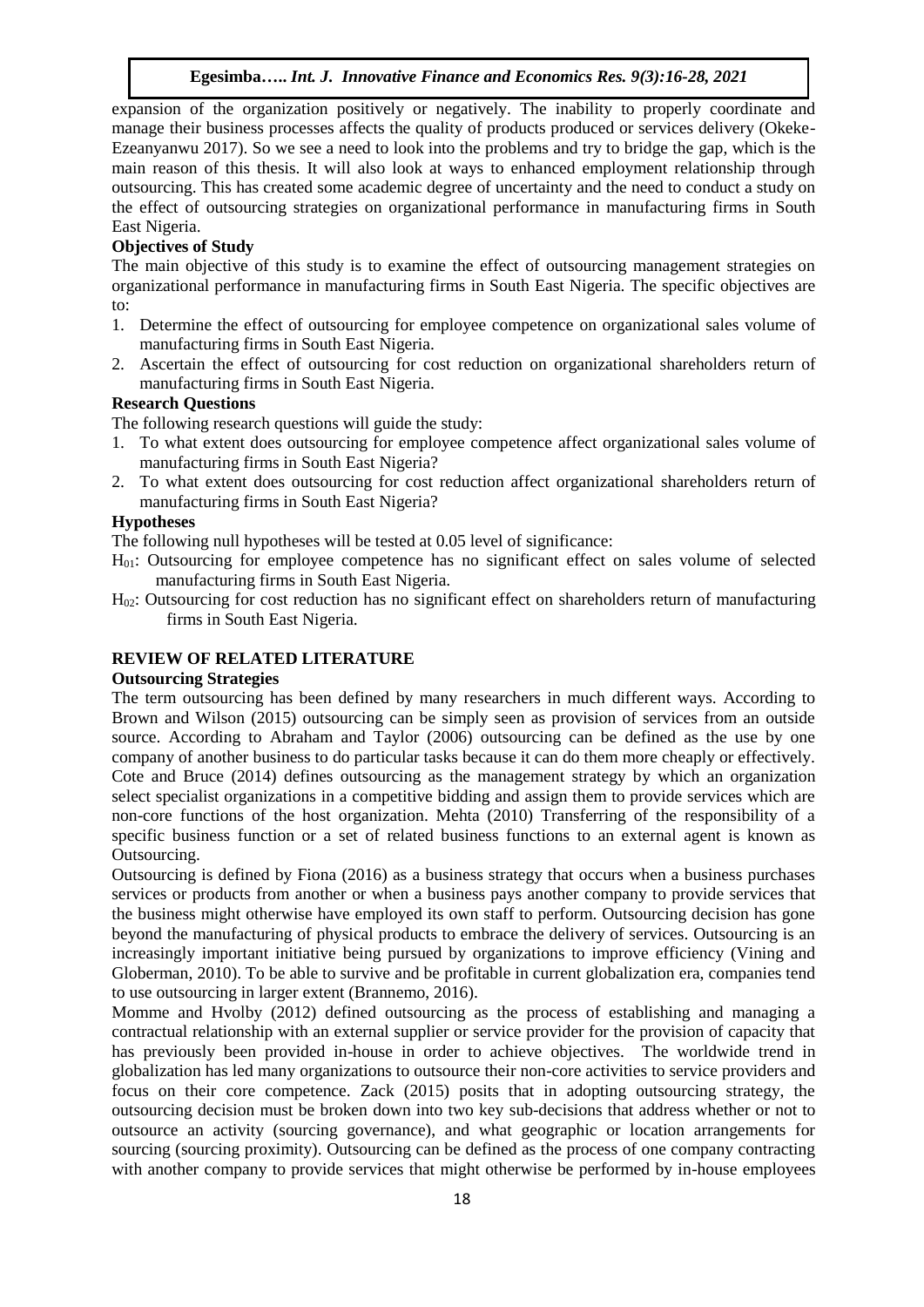(Sako, 2016). Outsourcing is the process of entrusting non-core activities or operations from internal production within a business to an external entity that specializes in that particular operation. George and Jones (2014) opined that outsourcing is the process of employing other organizations, to perform specific jobs or type of work activities that used to be performed by the organization itself. Smith, Vozikis and Varaksina (2016) defined outsourcing as turning over to a supplier those activities outside the organization's core competencies.

## **Organizational Performance**

The extent to which organizations achieve their intended goals is referred to as organizational performance. Alwanga (2015) defines organizational performance as the ability of an organization to fulfill its mission through sound management, strong governance and persistent rededication to achieving results. Organizational performance is the achievement of an organization's stated goals and how organizations have been able to achieve their targets of efficiency and effectiveness (Gibson *et al.*, 2010). Organizational performance is also viewed in terms of how an enterprise is doing in terms of level of profit, market share and product quality in relation to other enterprises in the same industry. Performance lies at the heart of any managerial process and organizational construct and is therefore considered a critical concept in management. Organizational performance includes multiple activities that help in establishing the goals of the organization, and monitor the progress towards the target (Johnson & Scholes, 2006).

Upadhaya, Munir, and Blount, (2014) view performance as the analysis of a company as compared to goals and objectives within corporate organization in three basic outcomes: financial performance, market performance, valued added performance and in some cases production performance. Richard, Devinney, George, and Johnson (2009) assert that organizational performance covers three specific areas of firm outcomes: financial performance (profits, return on assets, return on investment), product market performance (sales turnover, market share) and shareholders return (total shareholders return, economic value added). In border sense, performance refers to the accomplishment of a given task measured against pre-set standards of accuracy, completeness, cost, and speed. In other words, it refers to the degree to which an achievement is being or has been accomplished.

Dess (2006) point out that it is essential to recognize the multidimensional nature of the performance construct. Thus, research that only considers a single dimension or a narrow range of the performance construct (for example, multiple indicators of profitability) may result in misleading descriptive and normative theory building. Research should include multiple performance measures. Such measures could include traditional accounting measures such as sales growth, market share, and profitability. In addition, factors such as overall satisfaction and non-financial goals of the owners are also very important in evaluating performance, especially among privately held firms. This is consistent with the view of Grossman and Elhanan Helpmay (2015) that both financial and non-financial measures should be used to assess organizational performance. Chong They declares that there are four main approaches to measure the performance of organizations. These are the goal approach, system resource approach, stakeholder approach and competitive value approach. The goal approach measures the extent an organization attains its goals while the system resource approach assesses the ability of an organization obtaining its resources. For the stakeholder approach and the competitive value approach, these evaluate performance of an organization based on its ability to meet the needs and expectations of the external stakeholders including the customers, suppliers, competitors. Among these, goal approach is most commonly used method due to its simplicity, clarity and internally focused. Information is easily accessible by the owner's managers for the evaluation process. According to Richard (2009), the goal approach directs the owners-managers to focus their attentions on the financial (objective) and non-financial measures (subjective). Financial measures include profits, revenues, returns on investment (ROI), returns on sales and returns on equity, sales growth, and profitability growth. Non-financial measures include overall performance of the firm relative to competitors, employment of additional employees, customer satisfaction, employee satisfaction, customer loyalty, brand awareness and owners' satisfaction with way the business is progressing

#### **Theoretical Framework**

This is anchored on Resource-Based View theory**.** This study employed the Resource-Based View theory as proposed by Barney (1991). The core premise of the resource-based view is that resources and capabilities can vary significantly across firms, and that these differences can be stable. This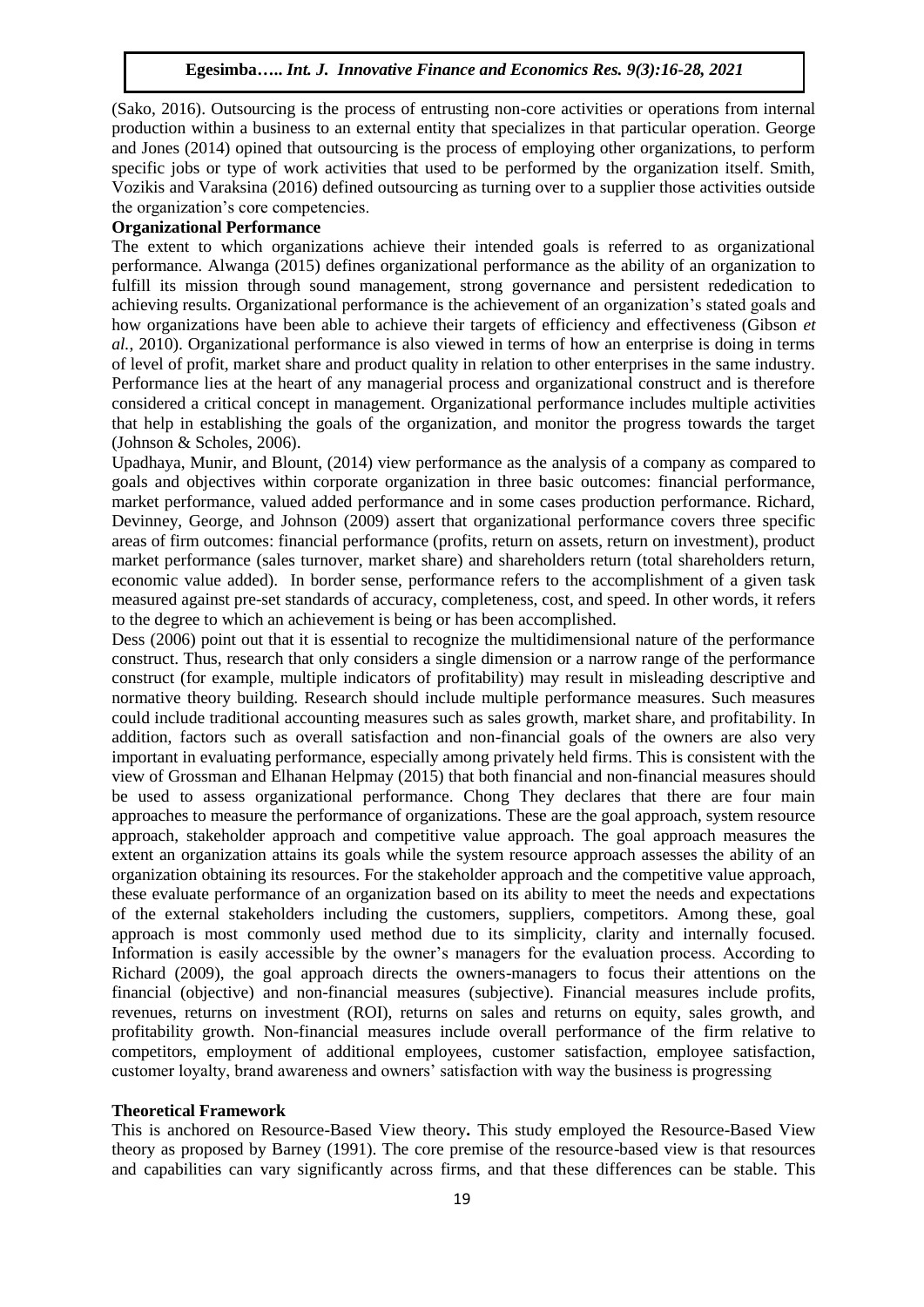theory has two assumptions, first, firm's resources are heterogeneous in nature and secondly resources are not perfectly mobile. This means that firms within an industry may be heterogeneous with respect to the bundle of resources that they control. Also, resource heterogeneity may persist over time because the resources used to implement firms' strategies are not perfectly mobile across firms (i.e., some of the resources cannot be traded in factor markets).

The theory argues that a firm has the ability to achieve and sustain competitive advantage if it possesses resources that are valuable, rare, imperfectly imitable and non-substitutable. Not all resources are strategically relevant within an organization. The goal of an organization is to ensure it has access to and control of valuable resources by developing and securing all the relevant resources either internally or externally. If a firm possesses critical resources that have strategic value, it is better to retain the activity in-house. On the contrary, if the strategic value of target activities is low and no internal resources are available to perform such activities, it is beneficial for the company to outsource them. For the sustainable competitive advantages firms are forced to rely on a multitude of outside suppliers for parts, software, knowhow and sales and in doing so gain access to valuable resources and external capabilities (Langlois 1990). The argument here fits with the need and factors that lead to outsourcing decisions in fast foods industry, whether they are cost reduction, new product/services introduction, focus on core competencies or labour flexibility and how they improve organizational effectiveness.

In a nutshell, Outsourcing is about acquiring resources from other organizations (service providers). Fast foods industry in South East Nigeria that lack valuable, rare, inimitable and organized resources and capabilities shall seek for an external provider in order to overcome that weakness. In this view, this theory is in line with this study as it advocate for seeking external competence in other to remain in business which is an outsourcing strategy. Fast foods industry as an organization whose business processes are properly organized and managed effectively tends to achieve growth. Once resources and capabilities are properly managed, growth and expansion is inevitable because organizations compete based on having or controlling valuable, rare and hard-to-imitate resources.

The Resource-based View of Outsourcing is related to this study in the core premise of the resourcebased view is that resources and capabilities can vary significantly across firms, and that these differences can be stable (Barney and Hesterly, 2006). If resources and capabilities of a firm are mixed and deployed in a proper way they can create competitive advantage for the firm. The resource-based view in outsourcing builds from a proposition that an organisation that lacks valuable, rare, inimitable and organised resources and capabilities, shall seek for an external provider in order to overcome that weakness. Therefore the most prominent use of the theory is in the Preparation phase of the outsourcing process for defining the decision making framework and in the vendor selection phase for selecting an appropriate vendor. The theory has been also used to explain some of the key issues of the Managing relationship and Reconsideration phases (Barney and Hesterly, 2006).

#### **Empirical Review**

Adudu, Asenge and Torough (2020) examined the effect of outsourcing strategies on the performance in Deposit Money Banks (DMBs) in Nigeria. The study specifically examines the effect of three outsourcing strategies (contracting, comprehensive and selective strategy) on profitability and operational efficiency of deposit money banks in Nigeria. Structured questionnaire was used as the instrument for collection of primary data. A sample size of 261 was determined from a population of 752 employees of four deposit money banks in Nigeria (First Bank of Nigeria Plc, United Bank for Africa Plc, Guaranty Trust Bank Plc and Zenith Bank Plc) Validity and reliability of instrument were determined using Cronbach Alpha and Factor Analysis respectively. Descriptive statistical tools such as table and simple percentages were used for data presentation while multiple regression analysis was used to determine the effect of the independent variables on the dependent variables. Results of tested hypotheses revealed that all the dimensions of outsourcing strategies (contracting, comprehensive and selective strategy) have positive significant effect on performance on deposit money banks in Nigeria. The study concluded that outsourcing as a strategy has become a useful weapon for corporate organizations most especially the banking industry where there is stiff competition. The study recommends among others that managers of deposit money banks in Nigeria should ensure that banks continue to benefit from the positive significant effect through selective outsourcing of functions as it contribute more to the profitability level and operational efficiency in the banking industry.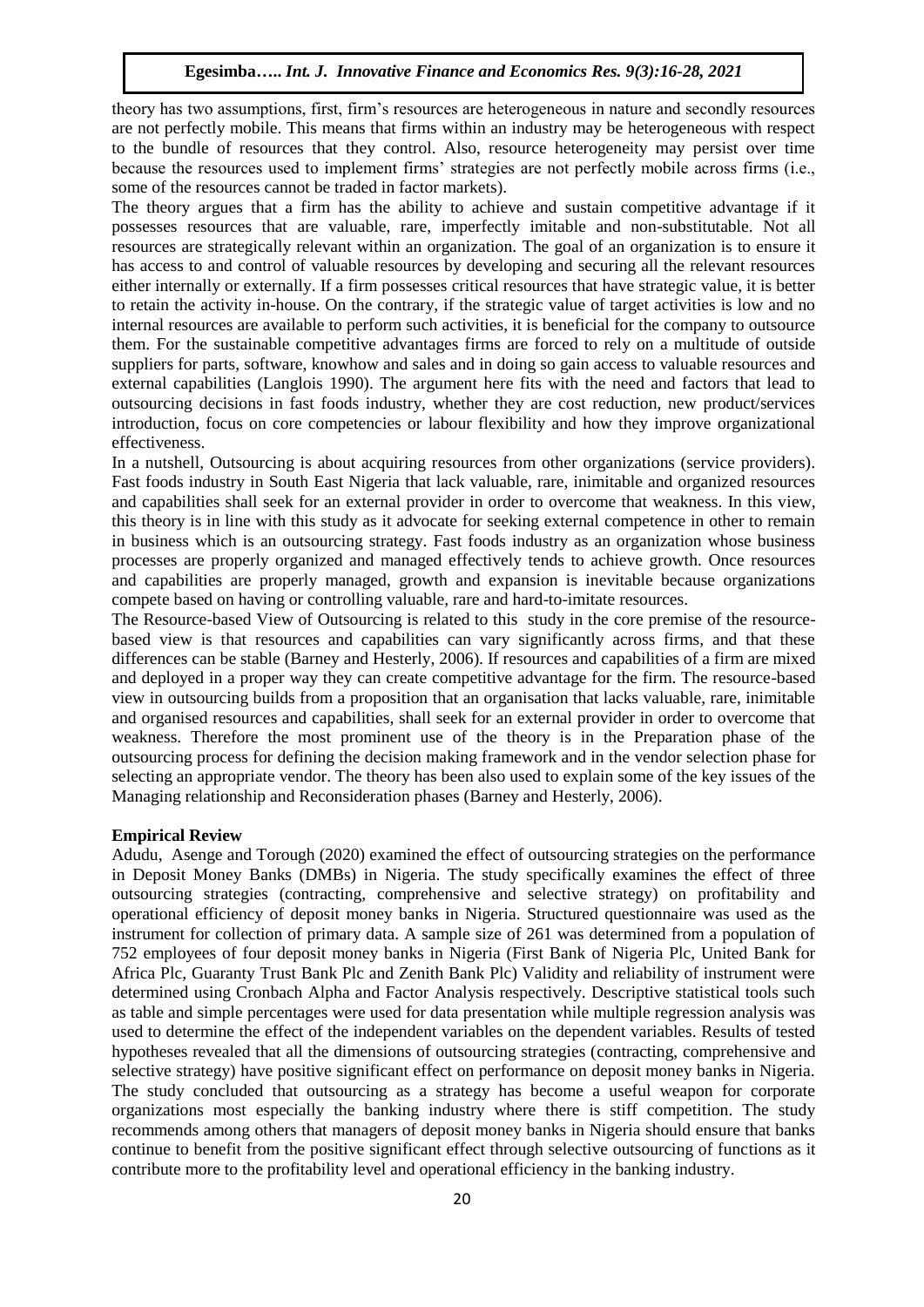Iheriohanma, Egole and Ifeyinwa (2020). Outsourcing and employment trends: An exploratory discourse. Outsourcing can be said to be the response of organisations to the costs and disadvantages of the traditional work arrangement. In recent times, as organisations seek strategies to enable them focus on their core businesses in the bid to gain competitive advantage as well as reduce transaction costs to the barest minimum, they use outsourced workers as flexible buffer to absorb changes in employment trends. Contemporary employment trends involve work flexibility (which enables workers to choose where, when and how they want to work) and are facilitated by advancement in technology. This study seeks to find out the effects of outsourcing on employment trends and vice versa. The study is a library research involving analytical discussion of secondary data. The study observes that a major strategy used by organisations to mitigate the negative effects resulting from new trends in employment and application of technology includes work flexibility and outsourcing policy of organizations. With the aid of technology, this makes it possible for organisations to beat the employee work skill deterioration and specific shortage through outsourcing while still saving cost and performing optimally. It is recommended that there is need to put policiesin place to cushion the negative effects of losses of firm-specific human capital provisions resulting from work flexibility and outsourcing.

Ezekwesili and Okoye (2019) examined the effect of outsourcing supporting activities on the financial performance of Hotel industry in Nigeria. Specific objectives of the study are; determine whether outsourcing of transportation services affect the financial performance of Hotel industry in Nigeria; assess whether outsourcing of advertising services affect financial performance of Hotel industry in Nigeria; find out whether outsourcing of legal services affects organization financial performance of Hotel industry in Nigeria and establish whether outsourcing of technology services affects organization financial performance of Hotel industry in Nigeria. Ex post facto research design was adopted for the study. Data were collected from annual accounts of these three hotels and the four formulated hypotheses were tested using regression analysis and Pearson coefficient correlation with aid of SPSS version 20.0. The study revealed that outsourcing of transportation services has negative significant effects on the financial performance of Hotel industry in Nigeria. Also outsourcing of advertising services has positive significant effect on the financial performance of Hotel industry in Nigeria. The result also shows that outsourcing legal services has negative significant effect on the financial performance of Hotel industry in Nigeria

Uwamahoro (2019) investigated the effect of outsourcing on the organizational performance (cost efficiency, productivity and profitability) in Rwanda. Three sample companies have been selected from Telecom and manufacturing Industry of Rwanda. The results of study were based on a sample of 111 staffs selected by using convenient and purposive sampling; source of data was obtained using primary and secondary source of data and collected using questionnaire and documentation. Data has been treated with Statistical Package for the Social Sciences (SPSS)'s software and presented in tables. The findings of the study were presented and analyzed in detail following the objectives of the study. The results have shown that organizations in Rwanda outsource in order to access special expertise as shown by all respondents at rate of 100% and to reduce costs as shown by respondents at rate of 96%. Furthermore, the findings shown that outsourcing activities contributed to the organizational performance as revealed by respondents regarding their views on effect of outsourcing on cost efficiency, productivity and profitability.

Jaturong (2019) conducted a study on understanding the impact of outsourcing Human resource activities on employee attitudes and behaviors. This research employed a modified Delphi technique to assess the impact of outsourcing decisions. The research findings indicated that organizations typically undertake outsourcing of the HR function in order to gain competitive advantage, (2) there is a relationship between the decision making process of outsourcing and employee attitudes, and (3) organizational policies, including effective communication, being aware of the knowledge perspective of the outsourcing decision, and employee involvement in the decision, can minimum negative 81 emotions, attitudes and behaviour towards the outsourcing decision. The study recommended that organizations should outsource the strategic areas of their weakness

Akewushola and Wale (2018) examined the axiomatic relationship between outsourcing strategy and organizational performance in Nigeria manufacturing sector. The study adopted a stratified sampling technique to arrive at 120 sample elements for the study. Some of the top and middle level managers of Cadbury Nigeria Plc and Nestle Foods Plc were interviewed to further elicit information on the key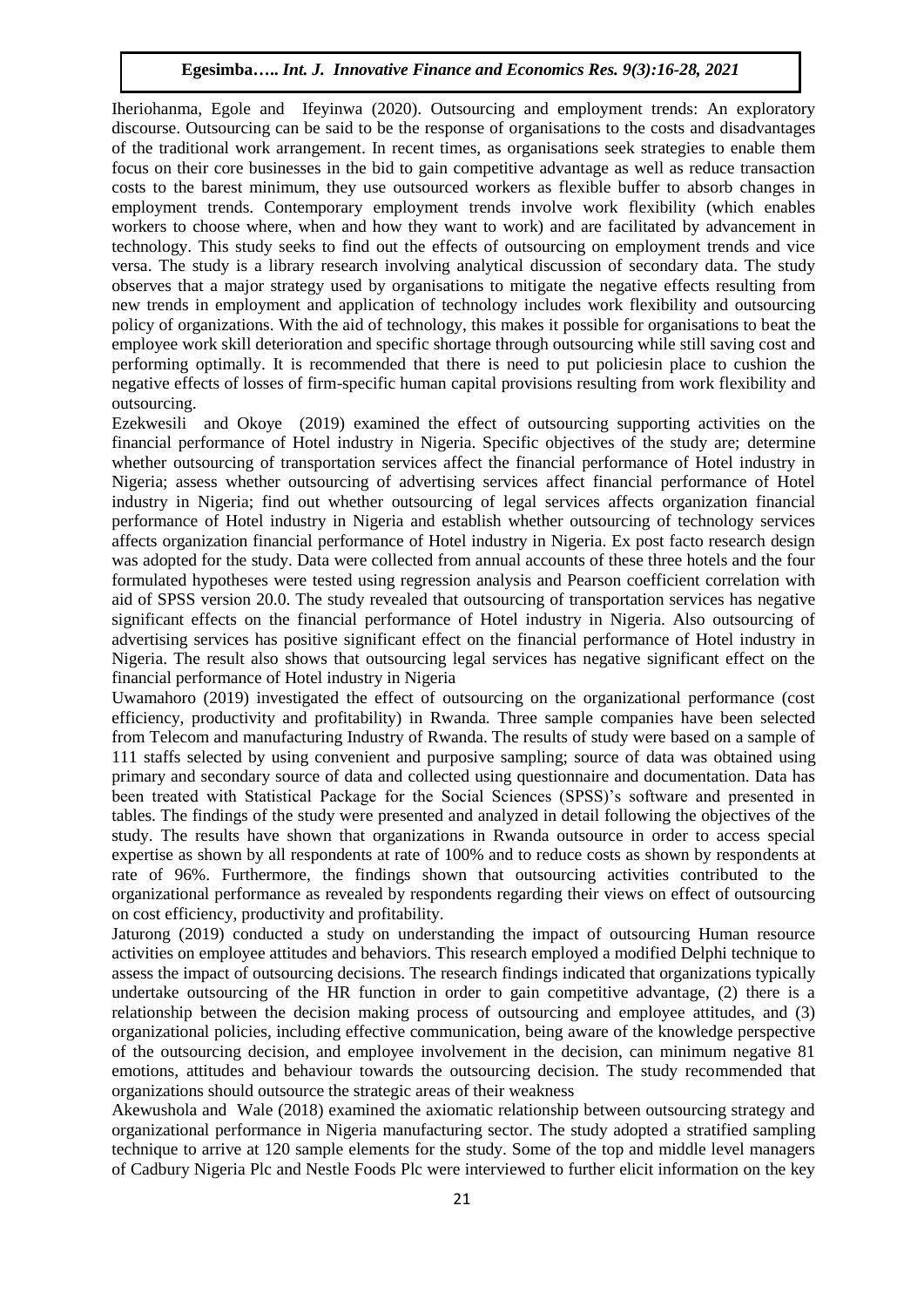variables. Copies of the questionnaire were administered and the data obtained were analyzed using Regression analysis. The findings reveal that firms that outsource experience reduce average cost, increased sales turnover and profitability, enhance expertise, improve service quality, reduce staff strength, streamline the production process, reduced administrative burden and save time for core activities.

Gabriel, Otaroghene and Nwaeke (2018) conducted a study on outsourcing and organisational performance of beverage manufacturing companies in Port Harcourt, Nigeria. The study was a cross sectional survey and the population comprised employees of the affected companies which totalled 172 from which a sample size was drawn using the Taro Yamen sample size determination formula to arrive at a sample size of 120 employees. The paper gathered data through questionnaire and the data were analysed with the Spearman's Rank Order Correlation Coefficient with the aid of the Statistical Package for Social Sciences (SPSS) and the result reflected a significant positive relationship in all six hypotheses tested. The study concluded that outsourcing is positively associated with organisational performance and recommended that organizations should continue to engage in knowledge process outsourcing for improved services, growth and efficiency and organisations should continue to outsource information technology services for better performance, growth and efficiency.

Kivuva (2018) assess the effects of outsourcing on organizational performance of oil marketing companies in Kenya. Descriptive research design was employed in this study. Data analysis was done using Microsoft excel and statistical packages for social sciences (SPSS). The study findings were that outsourcing influences organization performance even though to a small extent.

## **METHODOLOGY**

This study adopted descriptive survey research design. The study was carried out in Anambra State of Nigeria. Primary data was employed for the study. Primary data is the data which is collected by researcher for the specific research purpose. The population of the study comprises 300 employees of all the plastic manufacturing firms in Anambra State. The simple size was 300 representing the entire population. For the purpose of data collection, the researcher makes use of a structured questionnaire. In the structured questionnaire, participants were required to respond to options which range from Strongly Agree (5), Agree (4), Undecided (3), Disagree (2) Strongly Disagree (1). The questionnaire contains two sections. The research instrument was questionnaire, which was subjected to face and content validity procedures. The reliability of the questionnaire was established through the test- retest method.

The analysis of data was performed using statistical package for the social sciences, (SPSS). The utilization of structured grids allows specific responses to be located with relative ease and facilitate the identification of emerging patterns. Also, descriptive, statistical and content analyses techniques was used in the analysis of the data collected. The study made use of multiple regression analysis test for hypotheses 1 and 2 since they are measuring significance and effects and not relationship between variables which makes use of correlation analysis. All tests were conducted at 0.05 level of significance.

## **DATA ANALYSIS AND PRESENTATION**

The research questionnaire was administered to three hundred (300) employees, which is the sample size, representing the study population of the manufacturing firms selected in Anambra State Nigeria. Of this lot, two hundred and fifty six (256) questionnaires representing 85.3% were returned, and forty-four (44) questionnaires representing 14.7% were not returned. The table below shows the details at a glance.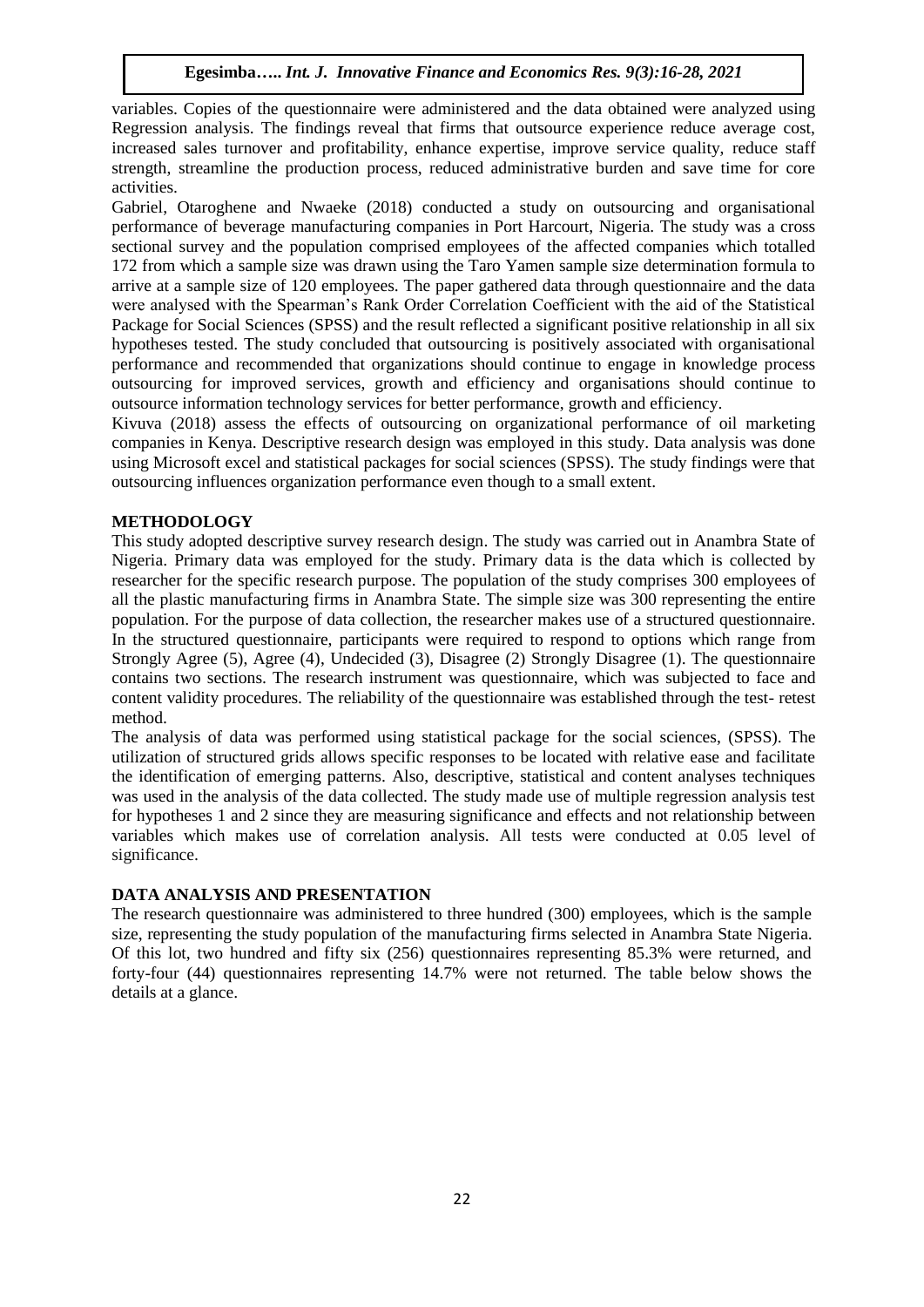**Research Question one:** *To what extent does outsourcing for employee competence affect organizational sales volume of manufacturing firms in Anambra State, Nigeria?* 

|                                                    |  | Table 1: Respondents opinions on effect of outsourcing for employee competence affect |  |  |  |  |  |  |  |  |
|----------------------------------------------------|--|---------------------------------------------------------------------------------------|--|--|--|--|--|--|--|--|
| organizational sales volume of manufacturing firms |  |                                                                                       |  |  |  |  |  |  |  |  |

|       |                   | <b>Frequency</b> | Percentage |  |
|-------|-------------------|------------------|------------|--|
| Valid | Strongly disagree | 39               | 15.2       |  |
|       | Disagree          | 21               | 8.2        |  |
|       | Undecided         | 19               | 7.4        |  |
|       | Agree             | 139              | 54.3       |  |
|       | Strongly agree    | 38               | 14.8       |  |
|       | <b>Total</b>      | 256              | 100        |  |

Source: Field Survey, 2021

Table 1 classifies the opinion of the respondents on the effect of outsourcing for employee competence affect organizational sales volume of plastic manufacturing firms. It shows that majority of the respondents 139 (54.3%) agree, 39 (15.2%) strongly disagree, 21 (8.2%) disagree, 19 (7.4%) are undecided and 38 (14.8%) strongly agree. This implies that outsourcing for employee competence affects organizational sales volume of plastic manufacturing firms.

**Research Two:** *To what extent does outsourcing for cost reduction affect organizational shareholders return of manufacturing firms in South East Nigeria?* 

**Table 2: Respondents opinions on the effects of outsourcing for cost reduction affect organizational shareholders return of manufacturing firms**

|       |                   | <b>Frequency</b> | Percentage |  |
|-------|-------------------|------------------|------------|--|
| Valid | Strongly disagree |                  | 3.1        |  |
|       | Disagree          | 29               | 11.3       |  |
|       | Undecided         | 26               | 10.2       |  |
|       | Agree             | 149              | 58.2       |  |
|       | Strongly agree    | 44               | 17.2       |  |
|       | <b>Total</b>      | 256              | 100        |  |

Source: Field Survey, 2021

**Table 4 Coefficients(a) (for hypothesis 1)**

Table 2 classifies the opinion of the respondents on whether outsourcing for cost reduction affect organizational shareholders return of plastic manufacturing firms. It shows that majority of the respondents 149 (58.2%) agree, 8 (3.1%) strongly disagree, 29 (11.3%) disagree, 26 (10.2%) are undecided and 44 (17.2%) strongly agree. This is an indication that outsourcing for cost reduction does not affect organizational shareholders return of plastic manufacturing firms.

## **Hypothesis One**

- H0: Outsourcing for employee competence has no significant positive effect on organizational performance of plastic manufacturing firms in Anambra State, Nigeria
- H1: Outsourcing for employee competence has significant positive effect on organizational performance of plastic manufacturing firms in Anambra State, Nigeria

All tests were conducted at 0.05 level of significance.

| <b>Table 3 Regression Model Summary for Hypotheses 1</b> |   |       |                 |                             |                            |        |  |  |
|----------------------------------------------------------|---|-------|-----------------|-----------------------------|----------------------------|--------|--|--|
| Model                                                    | ĸ |       | <b>R</b> Square | Adjusted<br><b>R</b> Square | Std. Error<br>the estimate | - of   |  |  |
|                                                          |   | .828ª | .685            | .684                        |                            | .44946 |  |  |
| . .<br>$-$                                               |   |       | $\sim$ $\sim$   |                             |                            |        |  |  |

a. Predictors: (Constant), Organizational Performance (EC)

|       | <b>Table 4 Coefficients(a) (for hypothesis 1)</b> |                                   |            |              |      |        |      |  |  |  |
|-------|---------------------------------------------------|-----------------------------------|------------|--------------|------|--------|------|--|--|--|
|       |                                                   | <b>Unstandardized Coefficient</b> |            | Standardized |      |        |      |  |  |  |
| Model |                                                   |                                   |            | Coefficients |      |        | Sig. |  |  |  |
|       |                                                   |                                   | Std. Error | <b>Beta</b>  |      |        |      |  |  |  |
|       | (Constant)                                        | .167                              | .154       |              |      | 1.084  |      |  |  |  |
| EC    |                                                   | .971                              | .041       |              | .828 | 23.490 | .000 |  |  |  |
|       |                                                   |                                   |            |              |      |        |      |  |  |  |

. Predictors: (Constant): employee competence (EC)

b. Dependent Variable: Organizational Performance (OP)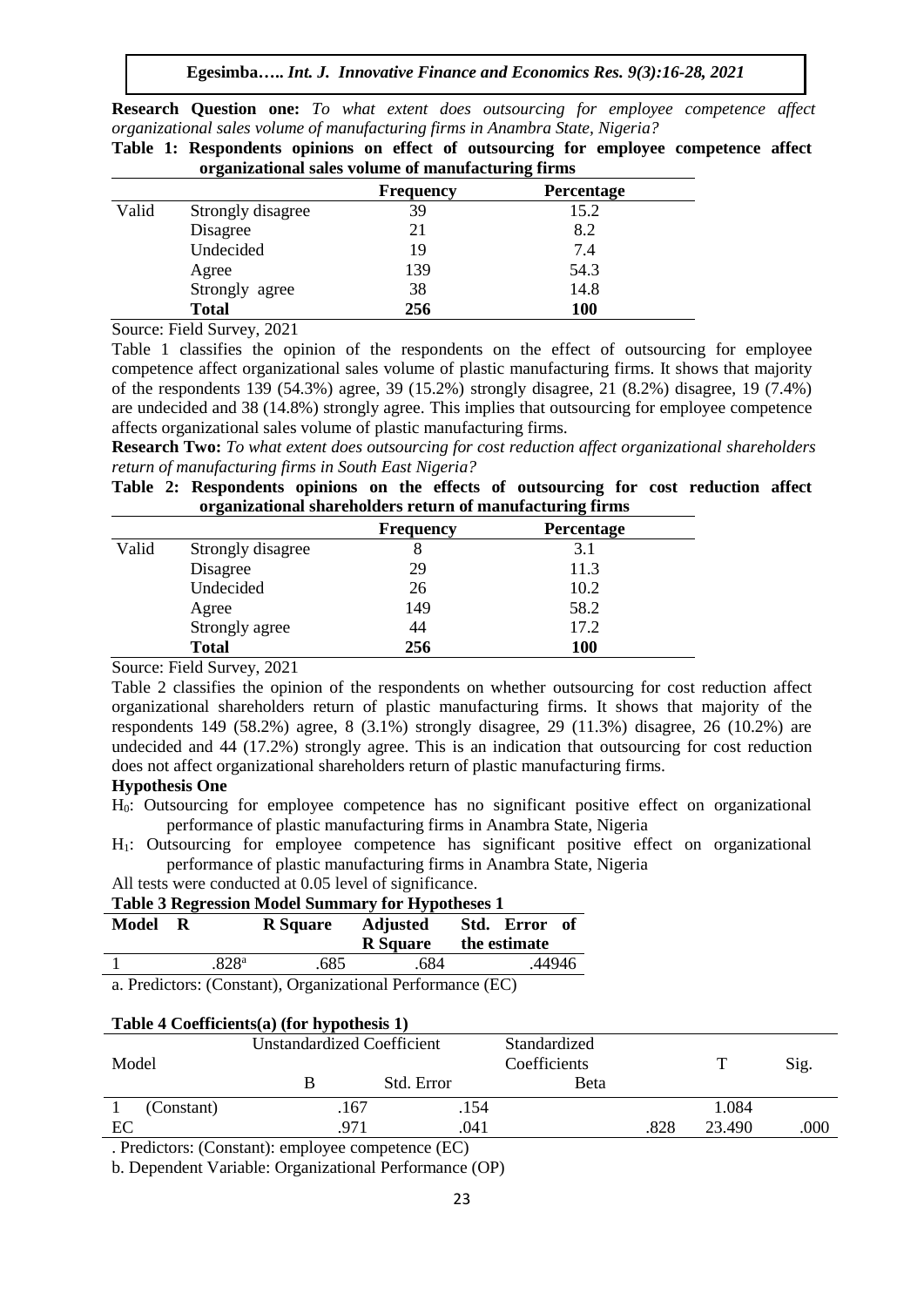The coefficient table 4.40 shows the simple model that expresses the extent to which outsourcing for employee competence affects organizational performance. The model is shown mathematically as follows;

 $Y = a + bx$  where y is organizational performance and x is employee competence, 'a' is a constant factor and b is the value of coefficient. From this table therefore, organizational performance (OP)  $=$ 0.167 +0.971 EC. This means that for every 100% change in organizational performance, outsourcing for employee competence is responsible for 97.1% of the change.

## **Decision**

The significance level below 0.05 implies a statistical confidence of above 99%. This implies that outsourcing for employee competence has a significant effect on organizational performance of plastic manufacturing firms in Anambra State, Nigeria. Thus, the decision would be to reject the null hypothesis  $(H_0)$ , and accept the alternative hypothesis  $(H_1)$ . Therefore, we state that outsourcing for employee competence has significant positive effect on organizational performance of plastic manufacturing firms in Anambra State, Nigeria

## **Hypothesis Two**

- H0: Outsourcing for cost reduction has no significant effect on organizational performance of plastic manufacturing firms in Anambra State, Nigeria
- H1: Outsourcing for cost reduction has significant effect on organizational performance of plastic manufacturing firms in Anambra State, Nigeria

All tests were conducted at 0.05 level of significance.

| <b>Table 4 Regression Model Summary for Hypotheses 2</b> |  |  |
|----------------------------------------------------------|--|--|
|                                                          |  |  |

| Model | R                | <b>R</b> Square                                          | Adjusted        | Std. Error of |
|-------|------------------|----------------------------------------------------------|-----------------|---------------|
|       |                  |                                                          | <b>R</b> Square | the estimate  |
|       | 887 <sup>a</sup> | .787                                                     | .785            | .32636        |
|       |                  | <sup>o</sup> Prodictors: (Constant) Cost reduction(Crod) |                 |               |

a. Predictors: (Constant), Cost reduction(Cred)

## **Table 5 Coefficients(a) (for hypothesis two)**

|                           | $\sim$ $\sim$<br>. .              |            |                              |      |        |      |
|---------------------------|-----------------------------------|------------|------------------------------|------|--------|------|
| Model                     | <b>Unstandardized Coefficient</b> |            | Standardized<br>Coefficients |      | ᡣ      | Sig. |
|                           |                                   | Std. Error | Beta                         |      |        |      |
| (Constant)                | $-2.315$                          | .324       |                              |      | 2.152  | 0.00 |
| <b>CR</b>                 | .547                              | .050       |                              | .459 | 23.490 | .000 |
| $\mathbf{r}$ $\mathbf{r}$ | (0, 0, 0, 0, 1, 0, 0)             |            |                              |      |        |      |

. Predictors: (Constant):Cost reduction(CR)

b. Dependent Variable: Organizational Performance (OP)

The coefficient table 4 shows the simple model that expresses the extent to which Outsourcing for cost reduction affect organizational performance of manufacturing firms in Anambra State, Nigeria. The model is shown mathematically as follows;

 $Y = a + bx$  where y is organizational performance and x is cost reduction, 'a' is a constant factor and b is the value of coefficient. From this table therefore, organizational performance (OP) =  $-2.315 +$ 0.547CRD. This model shows the level of contribution (coefficient) of outsourcing for cost reduction has on organizational performance of manufacturing firms in Anambra State, Nigeria

#### **Decision**

The significance level below 0.01 implies a statistical confidence of above 99%. This implies that outsourcing for cost reduction has significant effect on organizational performance of manufacturing firms in Anambra State, Nigeria. Thus, the decision would be to reject the null hypothesis  $(H_0)$ , and accept the alternative hypothesis  $(H_1)$ . Therefore, we can conclude that outsourcing for cost reduction has significant positive effect on organizational performance of manufacturing firms in Anambra State, Nigeria

## **DISCUSSION OF FINDINGS**

The five hypotheses were subjected to statistical test using statistical tools which include: analysis of variance (ANOVA), correlation efficient and regression analysis in testing the result The result reveals that outsourcing for employee competence has a significant effect on organizational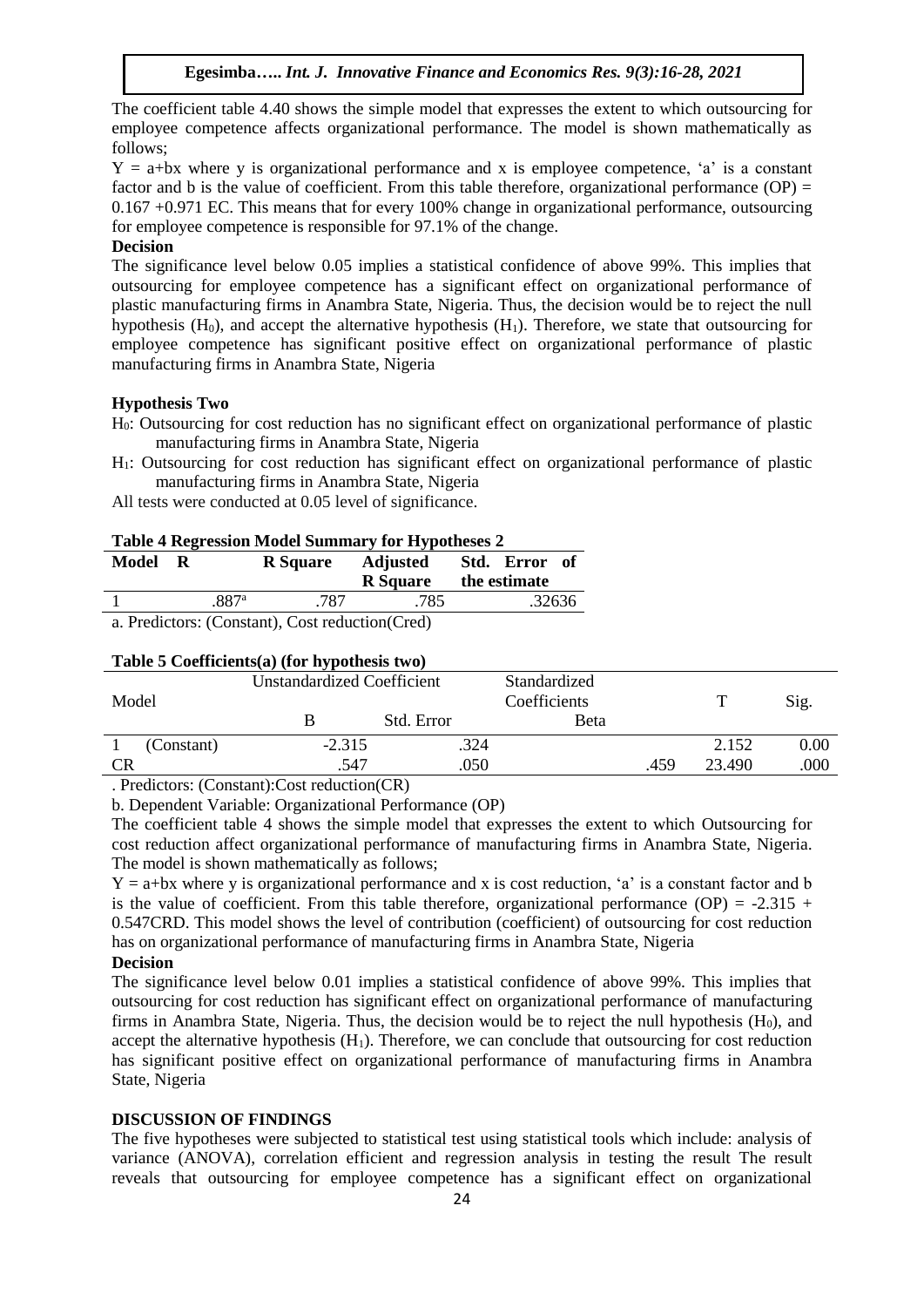performance of manufacturing firms in Anambra State, Nigeria(Fcal = 551.782, Sig. F< 0.05). In support of these findings, Uddin (2015) stated that companies need to focus on and specialize in core functions to remain competitive. In agreement with the above ascertain, Uddin (2015) noted that the most often cited strategic reason for outsourcing is to allow the organization to better focus on its core competencies. Seminary, Harrison and Kelley (2013) revealed that focuses on core competencies affects organizational performance.

Hypothesis two was tested in order to ascertain the effect of outsourcing for cost reduction on organizational performance of manufacturing firms in Anambra State, Nigeria. The result showed that outsourcing for cost reduction has significant effect on organizational performance of manufacturing firms in Anambra State, Nigeria (Fcal =  $310.851$ , Sig. F < 0.05). This finding is consistent with the findings of other researchers. Quinn (2015) mentioned that part of the outsourcing decision was driven by the need to improve long term performance in form of profits, sales, product innovation and overall firm growth. Kavan *et al* (2009) had mentioned that outsourcing was helpful in improving long term performance as it reduced cost while improving the overall operations of the firm. Wright (2017) had argued that a major factor that firms consider before any major outsourcing decision is the need to reduce costs and consequently improve profits and maintain firm competitiveness and performance. From the findings and responses of respondent it can be considered that cost reduction has a positive significant effect on organizational performance.

## **Summary of Findings**

The findings at the end of this study are summarized as follows:

- 1. Outsourcing for employee competence has a significant effect on organizational performance of manufacturing firms in Anambra State, Nigeria (Fcal = 551.782, Sig.  $F < 0.05$ ).
- 2. Outsourcing for cost reduction has significant effect on organizational performance of manufacturing firms in Anambra State, Nigeria (Fcal = 310.851, Sig. F< 0.05).

#### **CONCLUSION**

The examine the effect of outsources outsources strategies on organizational performance in plastic manufacturing firms in Anambra State. Data was obtain from primary sources was subjected to multiple analysis the result shows that outsourcing for employee competence, and outsourcing for cost reduction has positive significant effect on organizational performance of plastic manufacturing firms in Anambra State, Nigeria. The study therefore concludes that outsources strategies had a positive significant effect on organizational performance of plastic manufacturing firms in Anambra State, Nigeria.

## **RECOMMENDATIONS**

Based on the findings of this study and the conclusions drawn there-from, the following recommendations were made:

- 1. Based on the first objective on outsourcing strategy employee competence, plastic manufacturing firms should offer better terms of service and proper training to help improve employee competence and reduce costs of outsourcing its human resources functions for better performance.
- 2. Based on the second objective on adopt Since it has been reflected in this study that business process outsourcing assists plastic manufacturing firms to reduce cost of operation in business. Plastic manufacturing firms should endeavour to provide more frameworks for selecting outsourcing vendors that will benefit the organizations in the area of need to avoid financial crisis.

## **REFERENCES**

- Abdel, M. E. (2013). The effect of recruitment process outsourcing on creating competitive advantage for organisations operating in Egypt. *International Journal of Business Management And Administratio*n. 2(1), 001 – 007
- Abraham, K. & Taylor, S. (2006). Firms' use of outside contractors: Theory and evidence. *Journal of Labour Economics,* 14 (3), 394-424.
- Achonjo, E. O. (2014). The impact of outsourcing on the performance of parastatals in Kenya. *Thesis* Submitted to School of Business, University of Nairobi
- Adiele, K. C. & Miebaka D. G. (2016). Predictors of domestic airline patronage in Nigeria: A Pragmatic approach. *Journal of Marketing Development 1*(1), 1-15.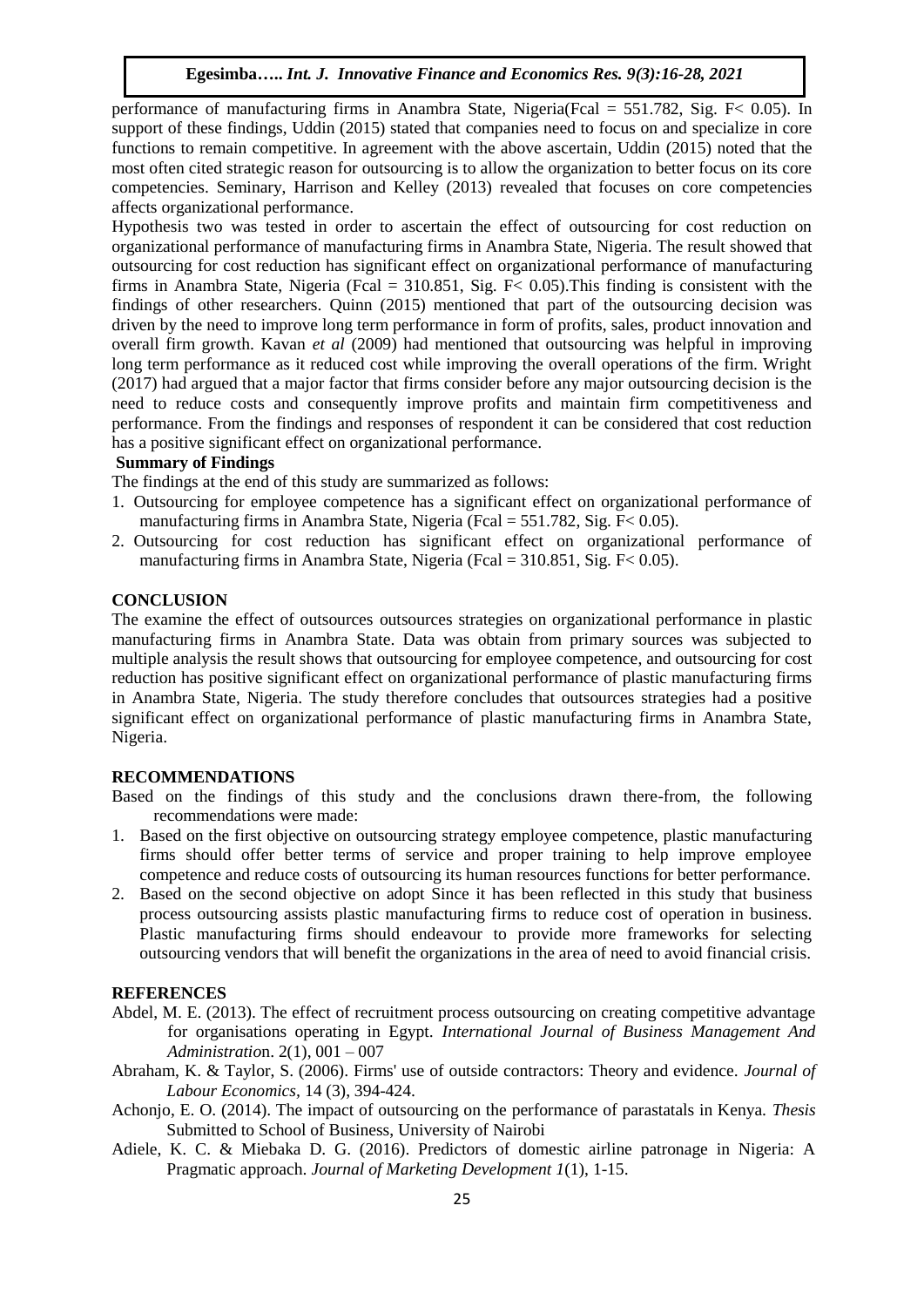- Adiele, K. C. &Nne, K. A. (2017). Service speed and patronage of quick- service restaurants in Portharcourt. *International Journal of Marketing and Communication Studies* 2(1), 32-38
- Adu- Gyamfi, L. (2015). Evaluating the impact of outsourcing on organizational profitability. *Worldwide Journal of Multidisciplinary Research And Development*, 1 (3), 23-39.
- Adudu, C.A. , Asenge, E.L. & Torough, S.M. (2020). Outsourcing strategies and performance of deposit money banks (DMBs) in Nigeria. *Global Scientific Journals.* 8,(3), 2484-2505
- Agarwal, R., Nisa, S. (2009). Knowledge process outsourcing, India's emergence as a global leader. *Asian Social Science* 5 (1). 191-202.
- Agburu, J. I., Anza, N. C. &Iyortsuun, A. S. (2017). Effect of outsourcing strategies on the performance of small and medium scale enterprises (SMEs) in Benue State, Nigeria. *Journal of Global Entrepreneurship Research,* 7(26), 65-67.
- Aggrawal, A., and Pandey, A. (2004), The next big opportunity moving up the value chain from BPO to KPO, Evalueserve Report.4-15
- Agyemang, P. D., Aikins, I., Asiebey O. & Osei A. O. (2014). Evaluating the impact of outsourcing of non core functions in the hotel industry: A study of Anita, Noda, and Golden Gate Hotels. Kumasi. *European Journal of Business and Innovation Research*. 2 (3), 25-45.
- Ahmad, F., Ghazali, H. & Othman, M. (2013). Consumers preference between manufacturing restaurant and casual dining restaurant: A conceptual paper. 3rd International *Conference on Management* (3rd ICM 2013). Proceeding, Penang, Malaysia. 10-11.
- Akewushola, K. & Elegbede, B. (2013). Outsourcing strategy and organizational performance: Empirical evidence from Nigeria manufacturing sector. *European Scientific Journal,* 8(2), 43- 45.
- Akewushola, S. and Wale, E. (2018). Outsourcing strategy and organizational performance: Empirical Evidence From Nigeria Manufacturing. *Academy of Management Journal* 43,(6), Sector 291-299
- Akinbola, O. A., Ogunnaike, O.O. & Ojo, O.A. (2013). Enterprise outsourcing strategies and marketing performance of manufacturing industry in Lagos state, Nigeria. *Global Journal of Business, Management and Accounting*, 3(1), 24–35.
- Aksoy, A. & Öztürk, N. (2012). The fundamentals of global outsourcing for manufacturers, Manufacturing System, Retrieved on 2August, 2019. From http://www.intechopen.com/.
- Altschuld, J. W. &Zheng, H. Y. (2005). Assessing the effectiveness of research organizations. *Evaluation Review,* 19(2), 197-216.
- Arnold U. (2000). New dimensions of outsourcing: a combination of transaction cost economics and the core competencies concept", *European Journal of Purchasing & Supply Management*, 6,. 23-29.
- Arnold, U. (2005). New dimensions of outsourcing: A combination of transaction cost economics and the core competencies concept. *European Journal of Purchasing and Supply Management* (6), 23-29.
- Asiamah, Y. (2013). The relationship between outsourcing and organizational performance. *European Journal of Business and Management*, 5(2), 54-56.
- Awino, Z. B. & Mutua, J. M. (2014). Business Process Outsourcing Strategy and Performance of Kenya State Corporations. *Journal of Emerging Trends in Economic and Management Sciences* 5,(7), 37- 43
- Balduck, A. L. &Buelens, M. (2013). A two-level competing values approach to measure nonprofit organizational effectiveness. A *Paper* submitted to Ghent University, Belgium.
- Bard, W. (2004). Guide to intelligent outsourcing. Retrieve on 18<sup>th</sup> August, 2019. From http//www.newsfactor.com/.
- Beaumont, N. (2006). Service level agreements: An essential aspect of outsourcing. *Service Industries Journal*, 26(4), 381-395.
- Bennedsen, M. & Schultz, C. (2015). Adaptive contracting: The trial-and-error approach to outsourcing. *Economic Theory*, 25(1), 35-50.
- Bernard, C. I. (1996). *The functions of the executive,* Cambridge, Mass, Harvard University Press, 1938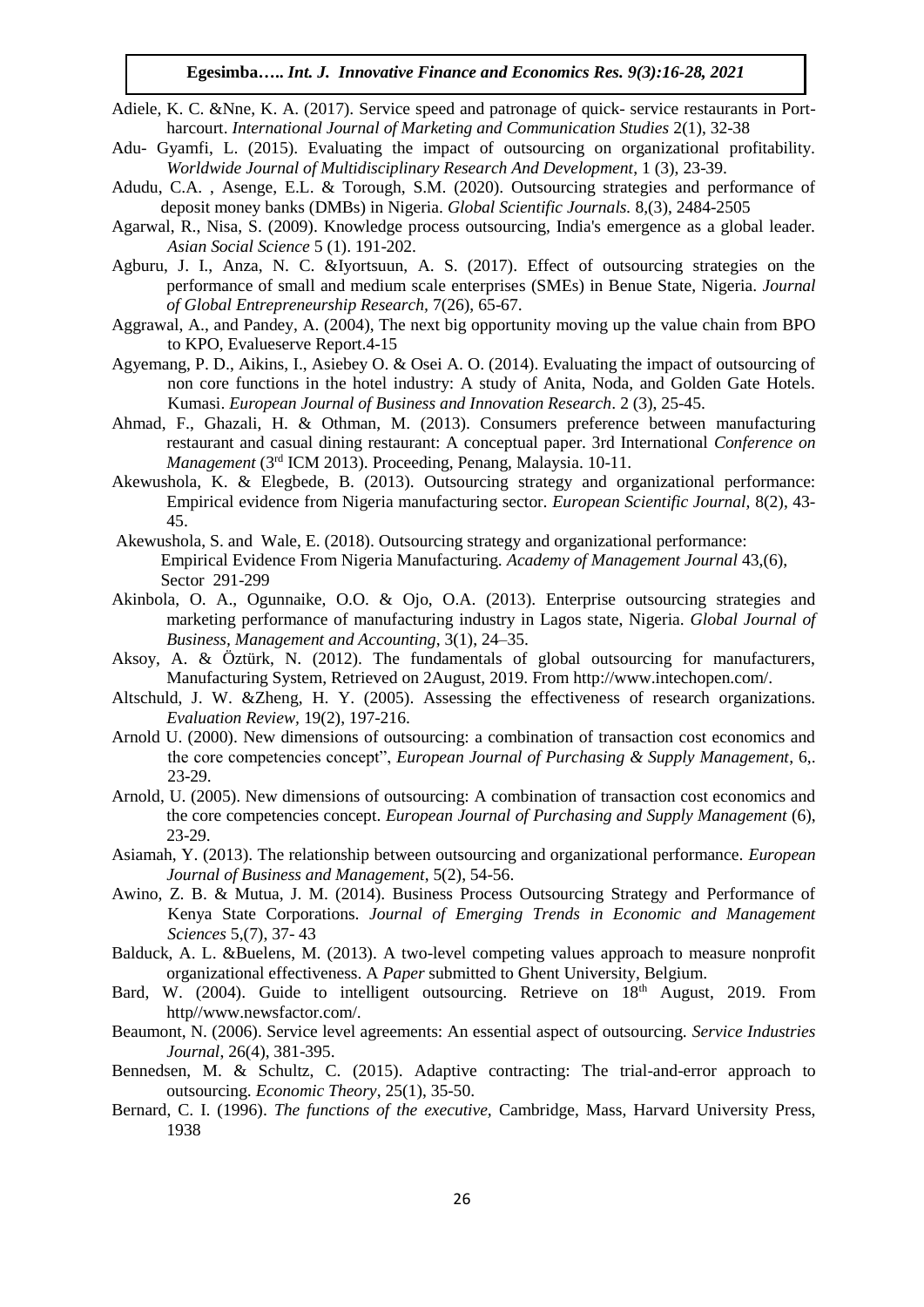- Beverakis, G., Dick, G. N. & Cecez-Kecmanovic, D. (2009). Taking information systems business process outsourcing offshore: The conflict of competition and risk. *Journal of Global Information Management*, 17(1), 32-48.
- Blumberg, D. F. (2008). Strategic assessment of outsourcing and downsizing in the service market. Managing Service Quality, 8 (1), 5-8.
- Bojanic, D. C. (2007). Customer profile of the carryout segment for restaurants. *International Journal of Contemporary Hospitality Management*, 19 (1), 21 – 31.
- Borg, W.R, & Gall, M.D. (1983). *Educational Research: An Introduction*. (4th ed). New York: Longman
- Brown, D. & Wilson, S. (2015). *The black book of outsourcing: How to manage the changes, challenges, and opportunities.* Hoboken: John Wiley & Sons.
- Dekkers, G. G (2005). The new corporate architecture. *Academy of Management Executive*, 9(3), 45- 46

De-Wit & Meyer, K. (2008). *Strategy Process, Content and Context*. USA Thomson Learning

- Dubem, I. I. (2014). A framework for outsourcing facilities management services in Nigeria's public hospitals. Submitted to School of the Built Environment Heriot-Watt University
- Ezekwesili, Tochukwu P. & Okoye, I. E. (2019). Effect of Outsourcing Supporting Activities on the Financial Performance of Hotel Industry in Nigeria (2009- 2018). *International Journal of Innovative Finance and Economics Research* 7(2),142-159
- Gabriel, J. M. O., Otaroghene, P. & Nwaeke, L. I. (2018). Outsourcing and organisational performance of beverage manufacturing companies in Port Harcourt, Nigeria. *The International Journal Of Business & Management,* 6(11), 43-45.
- Iheriohanma, E.B.J ., Egole, A. & Ifeyinwa S. (2020). Outsourcing and employment trends: An exploratory discourse. *Issues in Business Management and Economics*.8, (3), 48-56.
- Insinga, R. C. &Werle, M. J. (2010). Linking outsourcing to business strategy. *The Academy of Management Executive,* 14(4), 65-68.
- Irefin, I. A., Olateju, O. I. & Hammed, G. O. (2014). Effect of outsourcing strategy on project success. *Transnational Journal of Science and Technology*, 2(6), 54-55.
- Joakim, M. M. (2017). Effects of strategic sourcing on organization performance: A case study of administration police training college Quatermaster Stores Embakasi. A Thesis submitted to University of Africa
- Johansson, B. (2014). Exploring outsourcing decisions using the resource-based view of the firm. *International Conference on Perspectives in Business Informatics Research*, 5(2), 65-67.
- John, I. A., Nyianshima, C. A. & Akuraun, S. I. (2017). Effect of outsourcing strategies on the performance of small and medium scale enterprises (SMEs). *[Journal of Global](https://link.springer.com/journal/40497)  [Entrepreneurship Research](https://link.springer.com/journal/40497)* 7:26
- Kamanga, F. N. & Ismail, S. N. (2018). Effects of Outsourcing on Organization Performance in Manufacturing Sector in Kenya: A Case of Del Monte Kenya Limited. *European Journal of Logistics, Purchasing and Supply Chain Management*. 4(3), 32-58.
- Kayumba, C. U. (2016). Effect of outsourcing on organizational performance in Rwanda. Master's Thesis Submitted to Credits, Spring Hultén
- Kim, J. & Renée, M. (2014). Creating new market space. *Harvard Business Review article*,
- Kivuva, B. M. (2018). Effects of outsourcing on organizational performance of oil marketing companies in Kenya. *Dissertation* Submitted To KCA University
- Leavy, B. (2014). Outsourcing strategy and a learning dilemma. *Production and Inventory Management Journal*, 37(4), 50-54.
- Leoven A. A. (2015). Queue management practices of quick service restaurants (QSR0 in Lipa city Philippines. *Asia Pacific Journal of Multidisciplinary Research*,6(2), 43-45.
- Mung'Ala, C. N. (2014). Effect of outsourcing decision on organizational performance in the manufacturing industry: a case of UNGA group limited, Kenya. A *Thesis* Submitted to the University of Nairobi
- Musau, C. N. (2016). The Impact of Strategic Outsourcing on Organizational Performance: A Case Study of Bidco Africa Limited. *Thesis* submitted United States International University – Africa.